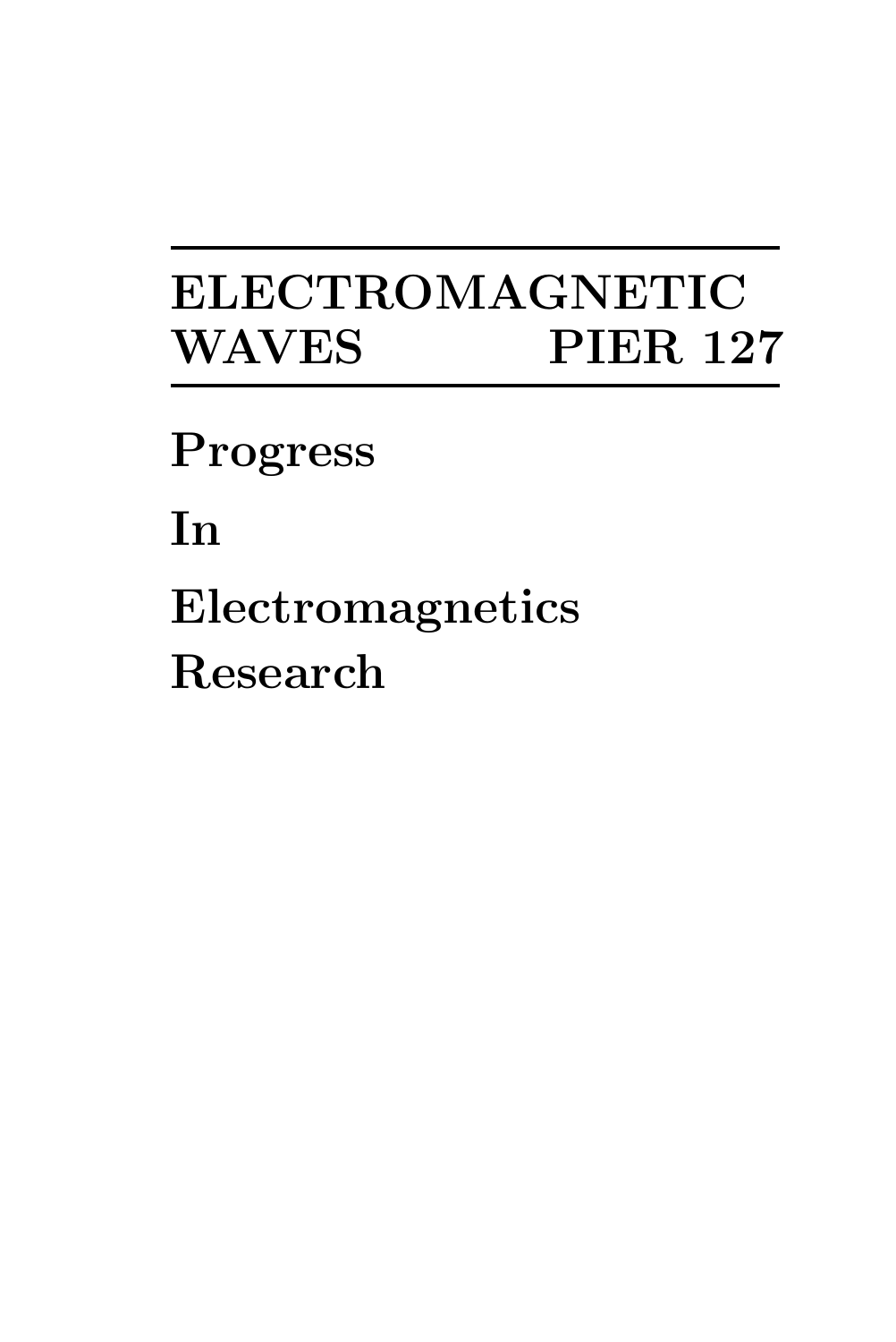°c 2012 EMW Publishing. All rights reserved.

No part of this publication may be reproduced. Request for permission should be addressed to the Publisher.

All inquiries regarding copyrighted material from this publication, manuscript submission instructions, and subscription orders and price information should be directed to: EMW Publishing, P. O. Box 425517, Kendall Square, Cambridge, Massachusetts 02142, USA.

ISSN 1070-4698

E-ISSN 1559-8985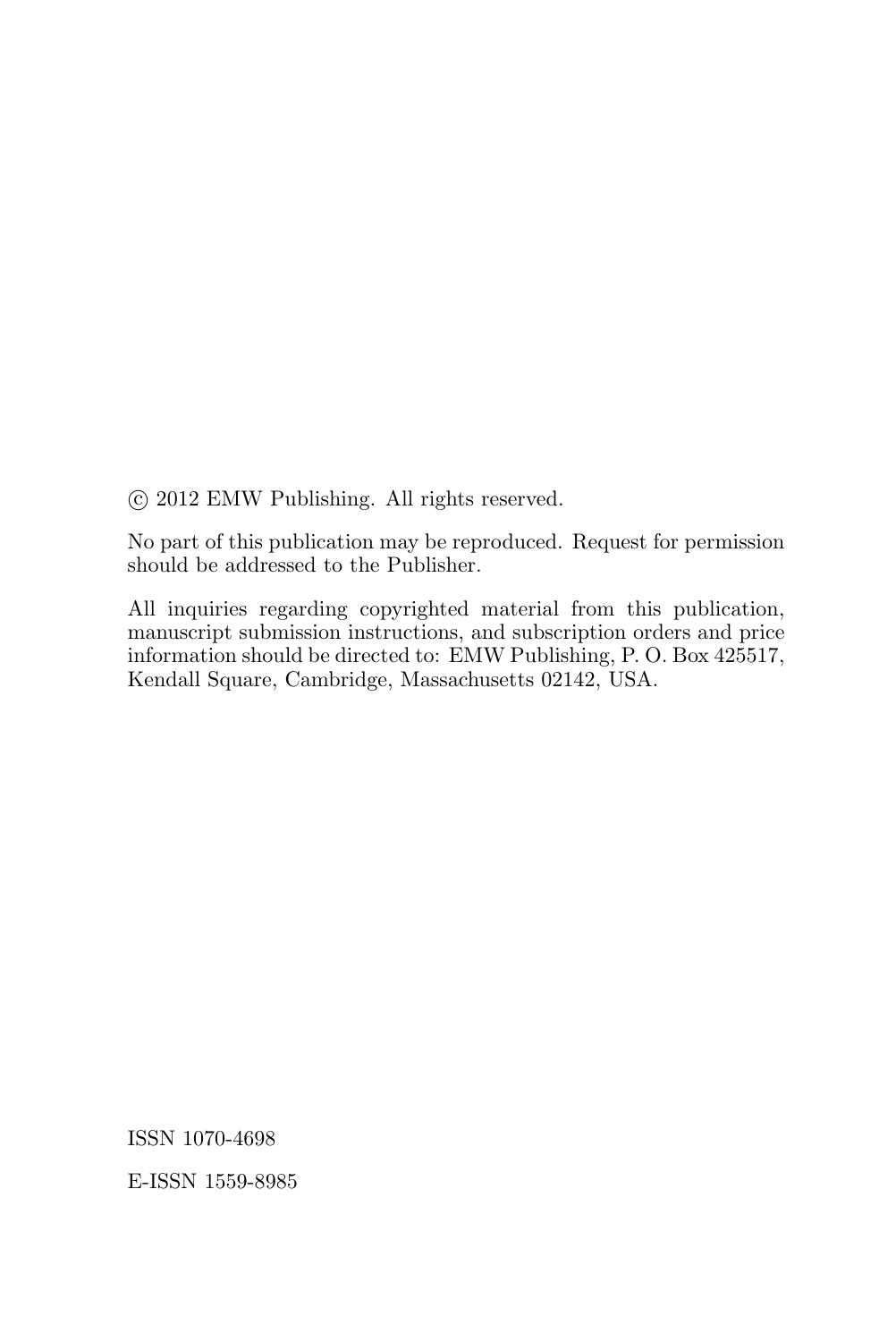# ELECTROMAGNETIC **PIER 127**

Progress

In

# Electromagnetics Research

Chief Editor: Weng Cho Chew

EMW Publishing Cambridge, Massachusetts, USA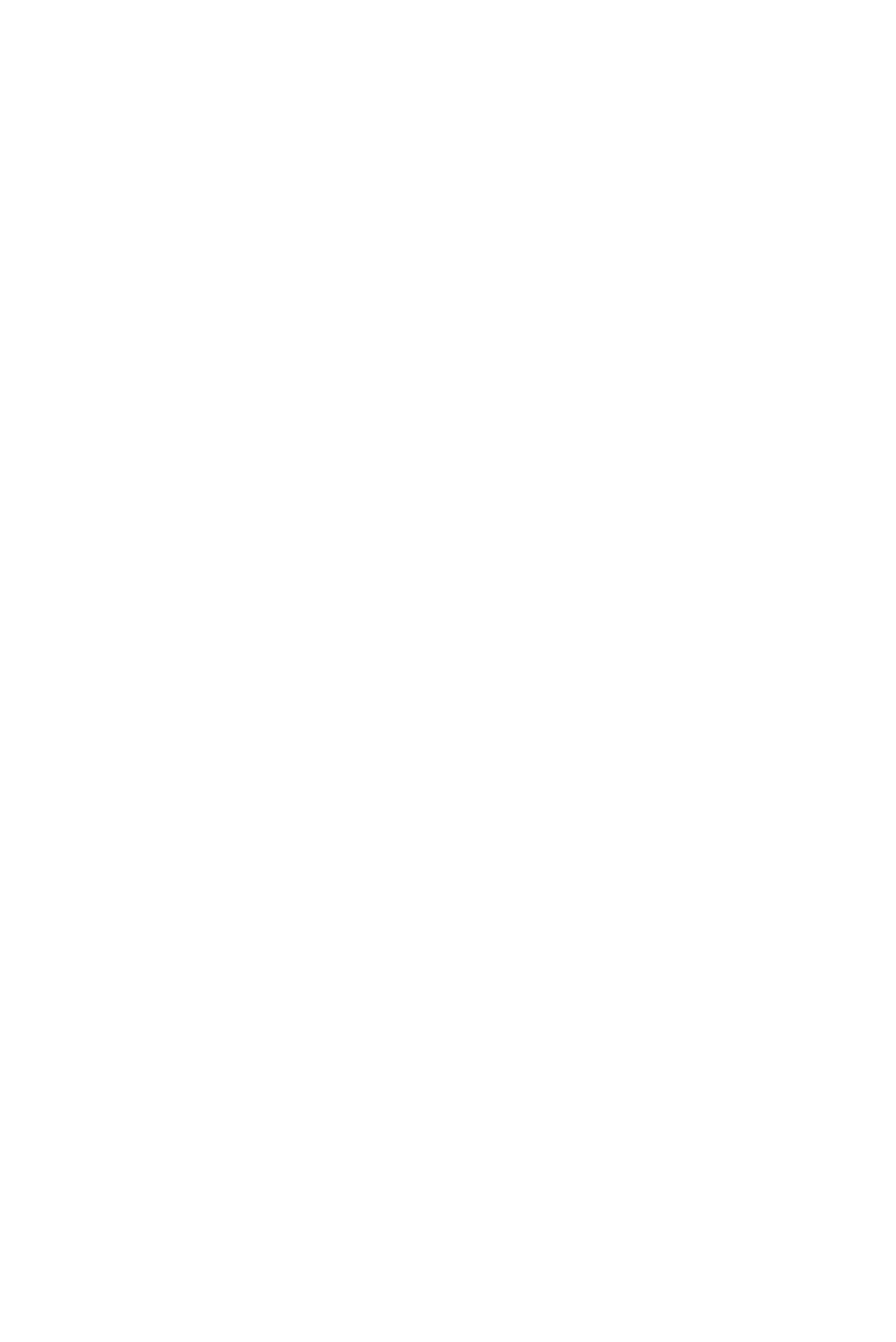#### **CONTENTS**

#### OPTIMAL DESIGN FOR HIGH-TEMPERATURE BROADBAND RADOME WALL WITH SYMMETRICAL GRADED POROUS STRUCTURE

| L. C. Zhou, Y. M. Pei, R. B. Zhang, and D. N. Fang |  |
|----------------------------------------------------|--|
|                                                    |  |
|                                                    |  |
|                                                    |  |
|                                                    |  |
|                                                    |  |

#### AN ELECTRONICALLY CONTROLLABLE METHOD FOR RADAR CROSS SECTION REDUCTION FOR A MICROSTRIP ANTENNA

|  |  |  |  | Y. P. Shang, S. Q. Xiao, J. L. Li, and B.-Z. Wang |  |
|--|--|--|--|---------------------------------------------------|--|
|  |  |  |  |                                                   |  |

#### THEORETICAL STUDY OF SUPERCONDUCTING ANNULAR RING MICROSTRIP ANTENNA WITH SEVERAL DIELECTRIC LAYERS

#### O. Barkat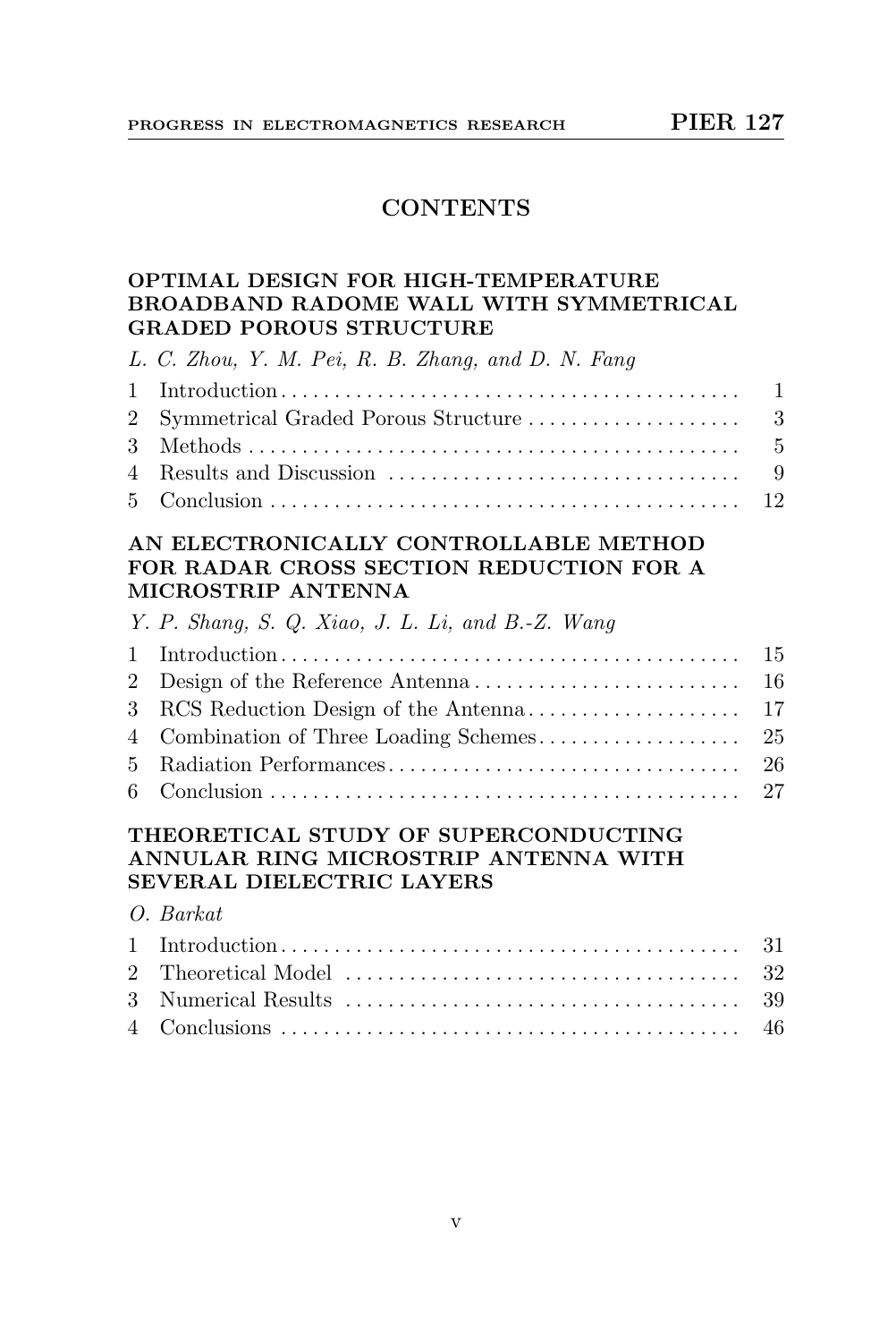#### CALCULATION OF SHAPE DERIVATIVES WITH PERIODIC FAST MULTIPOLE METHOD WITH APPLICATION TO SHAPE OPTIMIZATION OF METAMATERIALS

W. Wang and N. Nishimura

| Appendix A. A Proof of Corollary $3 \ldots \ldots \ldots \ldots \ldots \ldots \ldots \ldots$ 62 |  |
|-------------------------------------------------------------------------------------------------|--|

#### FABRICATION OF CARBON NANOTUBES ON INTERDIGITATED METAL ELECTRODE FOR SWITCHABLE NANOPHOTONIC DEVICES

Q. Dai, H. Butt, R. Rajasekharan, T. D. Wilkinson and G. A. J. Amaratunga

| 2 Electromagnetic Simulation of the CNT Electrode Geometry 66 |  |
|---------------------------------------------------------------|--|
|                                                               |  |
|                                                               |  |
|                                                               |  |
|                                                               |  |

#### BANDWIDTH IMPROVEMENT OF MICROSTRIP ANTENNA ARRAY USING DUMMY EBG PATTERN ON FEEDLINE

M. Gujral, J. L.-W. Li, T. Yuan, and C.-W. Qiu

#### INVERSE DESIGN OF DIELECTRIC MATERIALS BY TOPOLOGY OPTIMIZATION

| M. Otomori, J. Andkjær, O. Sigmund, K. Izui, and S. Nishiwaki |  |
|---------------------------------------------------------------|--|
|                                                               |  |
|                                                               |  |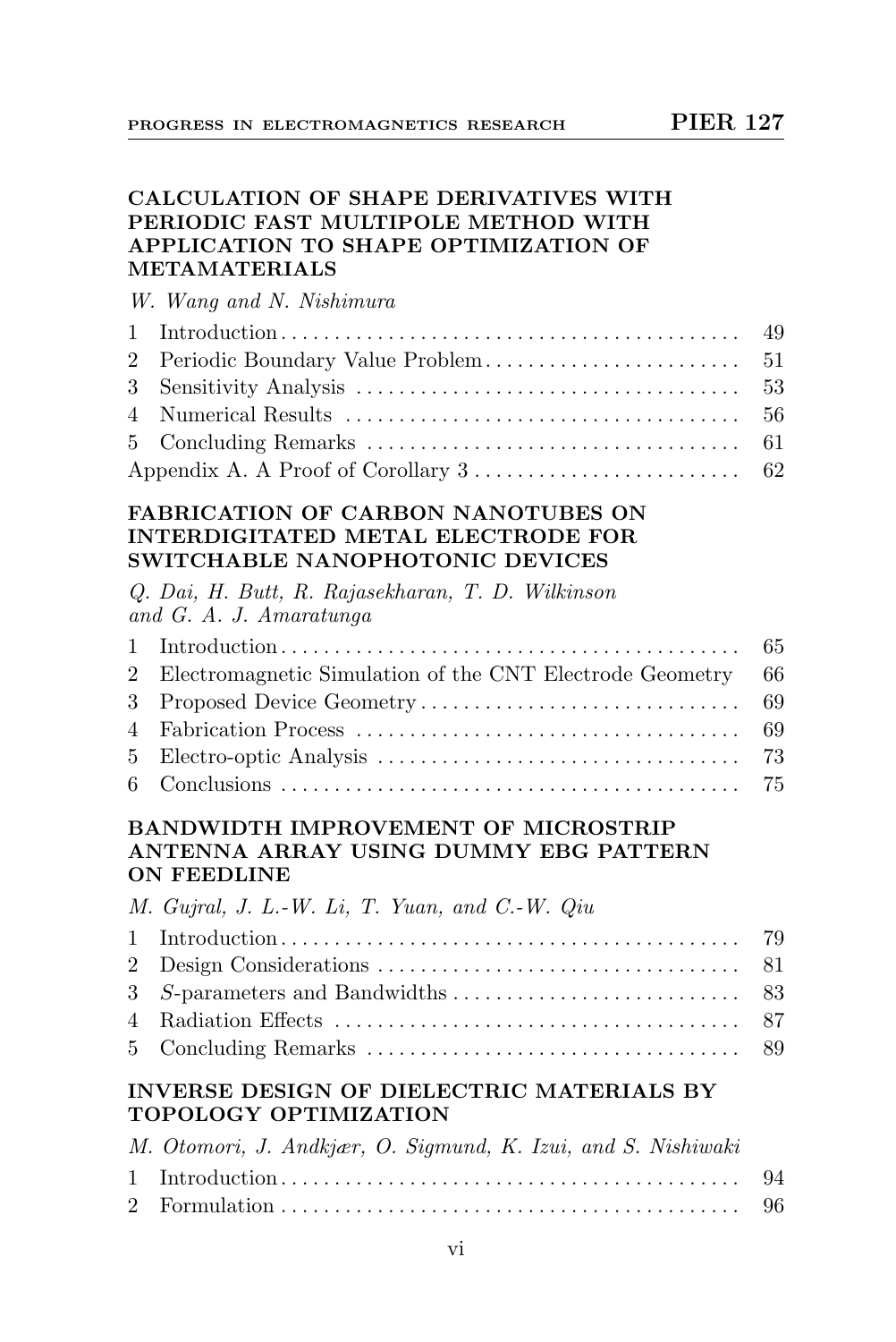# PROGRESS IN ELECTROMAGNETICS RESEARCH PIER 127

| 3<br>100                                                                                                                                                          |  |
|-------------------------------------------------------------------------------------------------------------------------------------------------------------------|--|
| 105<br>4                                                                                                                                                          |  |
| 105<br>5                                                                                                                                                          |  |
| 117<br>6                                                                                                                                                          |  |
| THE APPLICATION OF MODIFIED PHASE EXTRAC-<br>TED BASIS FUNCTIONS IN SCATTERING ANALYSIS<br>OF DIELECTRIC-COATED TARGETS                                           |  |
| X. Niu, Z. Nie, and S. He                                                                                                                                         |  |
| 121<br>1                                                                                                                                                          |  |
| The MPE Basis Function<br>$\overline{2}$<br>123                                                                                                                   |  |
| Combined with the TDS for Solving the Thin Dielectric-<br>3                                                                                                       |  |
| 127                                                                                                                                                               |  |
| Modified TDS for Solving the Coated Targets<br>133<br>4                                                                                                           |  |
| 135<br>5                                                                                                                                                          |  |
| ADAPTIVE BEAMFORMING WITH LOW SIDE LOBE<br>LEVEL USING NEURAL NETWORKS TRAINED BY<br><b>MUTATED BOOLEAN PSO</b><br>Z. D. Zaharis, K. A. Gotsis, and J. N. Sahalos |  |
| 139<br>1                                                                                                                                                          |  |
| $\overline{2}$<br>141                                                                                                                                             |  |
| 3<br>143                                                                                                                                                          |  |
| Minimum Variance Distortionless Response<br>144<br>4                                                                                                              |  |
| NN-MBPSO Based Adaptive Beamforming<br>144<br>5                                                                                                                   |  |
| 146<br>6                                                                                                                                                          |  |
| 150<br>7                                                                                                                                                          |  |
| ANALYTICAL FIELD CALCULATION FOR LINEAR<br>TUBULAR MAGNETIC GEARS USING EQUIVALENT<br>ANISOTROPIC MAGNETIC PERMEABILITY<br>W. Li and K. T. Chau                   |  |
| 1<br>155                                                                                                                                                          |  |
| $\overline{2}$<br>157                                                                                                                                             |  |
| 3<br>160                                                                                                                                                          |  |
| Calculation Results and Verification<br>4<br>163                                                                                                                  |  |
| 5<br>167                                                                                                                                                          |  |
| 168                                                                                                                                                               |  |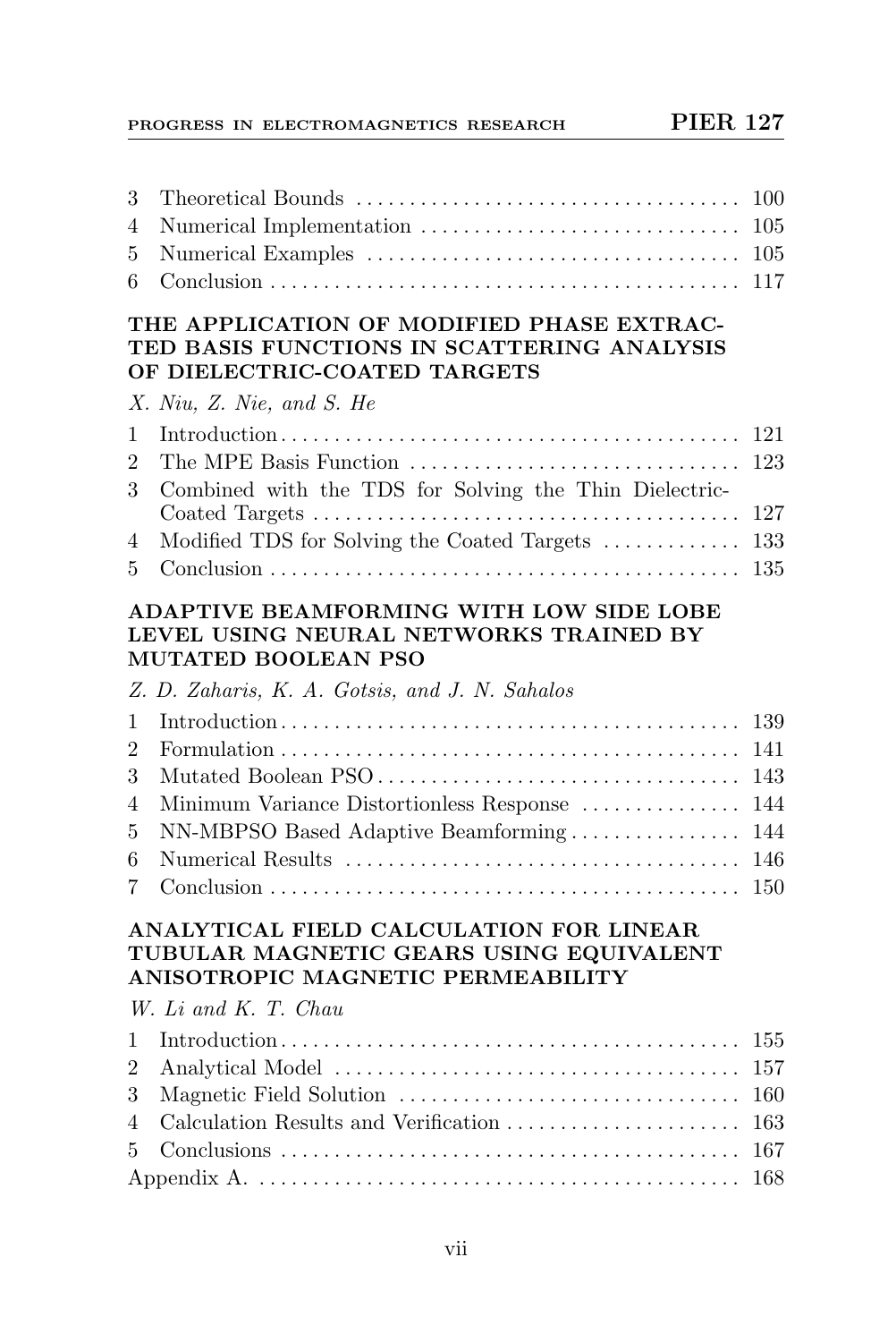#### A NOVEL MULTILAYER DUAL-MODE SUBSTRATE INTEGRATED WAVEGUIDE COMPLEMENTARY FILTER WITH CIRCULAR AND ELLIPTIC CAVITIES (SICC AND SIEC)

#### Z.-G. Zhang, Y. Fan, Y.-J. Cheng, and Y.-H. Zhang

#### AN EXTENDED DELAY-RATIONAL MACROMODEL FOR ELECTROMAGNETIC INTERFERENCE ANALYSIS OF MIXED SIGNAL CIRCUITS

#### M. Luo and K. Huang

#### AN EFFICIENT METHOD FOR COMPUTING HIGHLY OSCILLATORY PHYSICAL OPTICS INTEGRAL

| Y. M. Wu, L. J. Jiang, and W. C. Chew |  |  |
|---------------------------------------|--|--|
|---------------------------------------|--|--|

| 2              | Highly Oscillatory PO Integrals on the Right-angle Trapezoid          |  |
|----------------|-----------------------------------------------------------------------|--|
|                |                                                                       |  |
| $3 -$          | Highly Oscillatory PO Integral on the Triangular Patch 226            |  |
| $\overline{4}$ | Analysis of the Critical Point Contributions on a Triangular          |  |
|                | Patch by the Numerical SDP Method and Comparison with                 |  |
|                | the Traditional Asymptotic Approximation Approach 231                 |  |
|                |                                                                       |  |
|                |                                                                       |  |
|                |                                                                       |  |
|                | Appendix B. Closed-form Formula Cases for $I_2^{\text{analytic}}$ 251 |  |

#### APPLICATIONS OF COMPRESSED SENSING FOR MULTIPLE TRANSMITTERS MULTIPLE AZIMUTH BEAMS SAR IMAGING

| J. Li, S. S. Zhang, and J. F. Chang |  |
|-------------------------------------|--|
|                                     |  |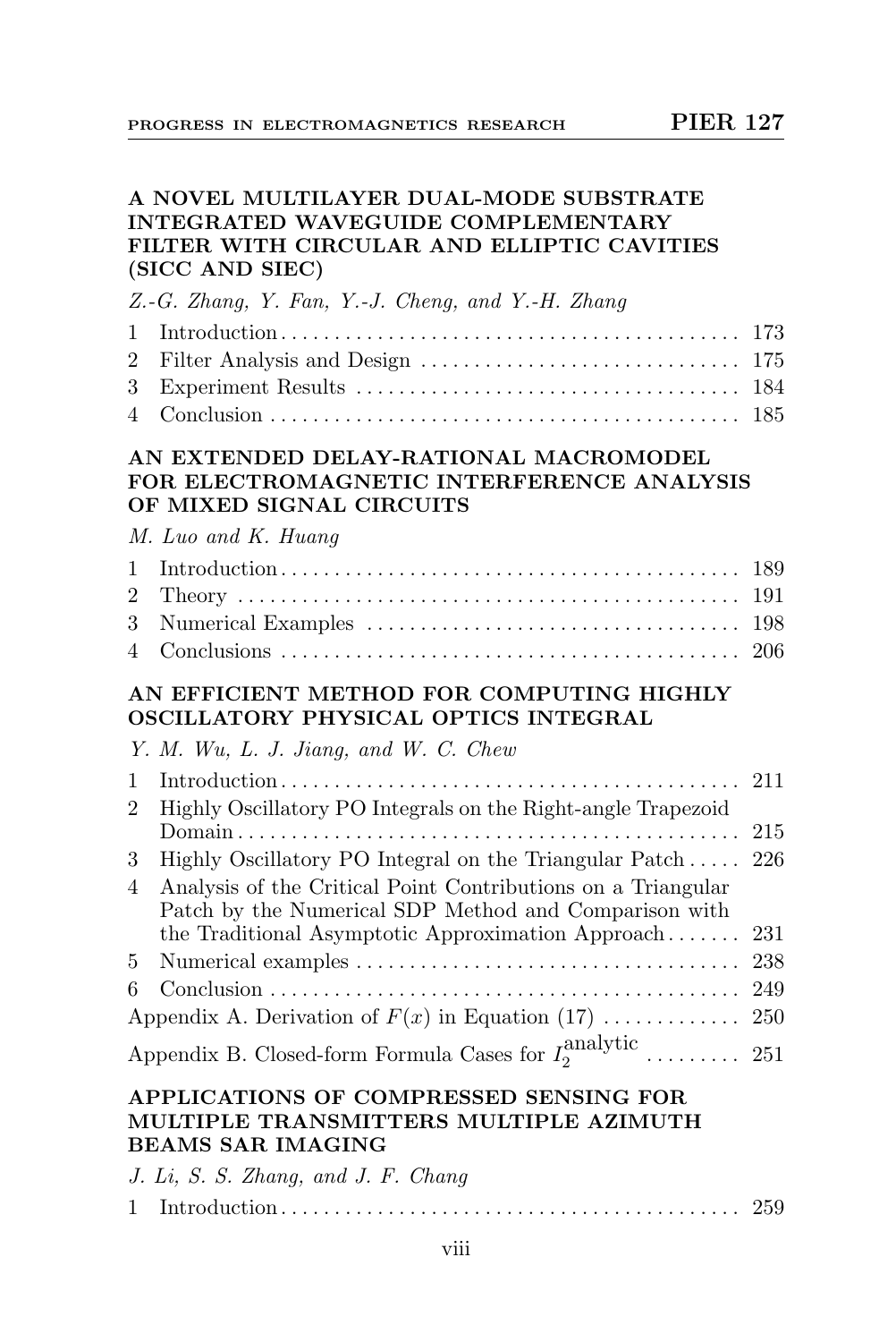#### PROGRESS IN ELECTROMAGNETICS RESEARCH PIER 127

#### EFFICIENT MODEL ORDER REDUCTION FOR FEM ANALYSIS OF WAVEGUIDE STRUCTURES AND RESONATORS

|  |  |  |  |  |  |  | G. Fotyga, K. Nyka, and M. Mrozowski |  |
|--|--|--|--|--|--|--|--------------------------------------|--|
|--|--|--|--|--|--|--|--------------------------------------|--|

#### TRANSPOSE RETURN RELATION METHOD FOR DESIGNING LOW NOISE OSCILLATORS

|                | J. L. Jimenez-Martin, V. Gonzalez-Posadas, A. Parra-Cerrada<br>A. Blanco-del-Campo and D. Segovia-Vargas                    |     |
|----------------|-----------------------------------------------------------------------------------------------------------------------------|-----|
| 1              |                                                                                                                             | 298 |
| $\overline{2}$ | General Considerations about Leeson's Model                                                                                 | 300 |
| 3              |                                                                                                                             | 303 |
| 4              | Transpose Return Relations Method                                                                                           | 305 |
| 5              |                                                                                                                             | 308 |
| 6              |                                                                                                                             | 315 |
|                | STUDY AND SIMULATION OF AN EDGE COUPLE<br>SPLIT RING RESONATOR (EC-SRR) ON TRUNCATED<br><b>PYRAMIDAL MICROWAVE ABSORBER</b> |     |
|                | H. Nornikman, B. H. Ahmad, M. Z. A. Abdul Aziz, F. Malek<br>H. Imran and A. R. Othman                                       |     |
| 1              |                                                                                                                             | 319 |
| $\overline{2}$ |                                                                                                                             | 321 |
| 3              | The Truncated Pyramidal Microwave Absorber Design                                                                           | 323 |
| 4              |                                                                                                                             |     |

5 Conclusion . . . . . . . . . . . . . . . . . . . . . . . . . . . . . . . . . . . . . . . . . . . . 330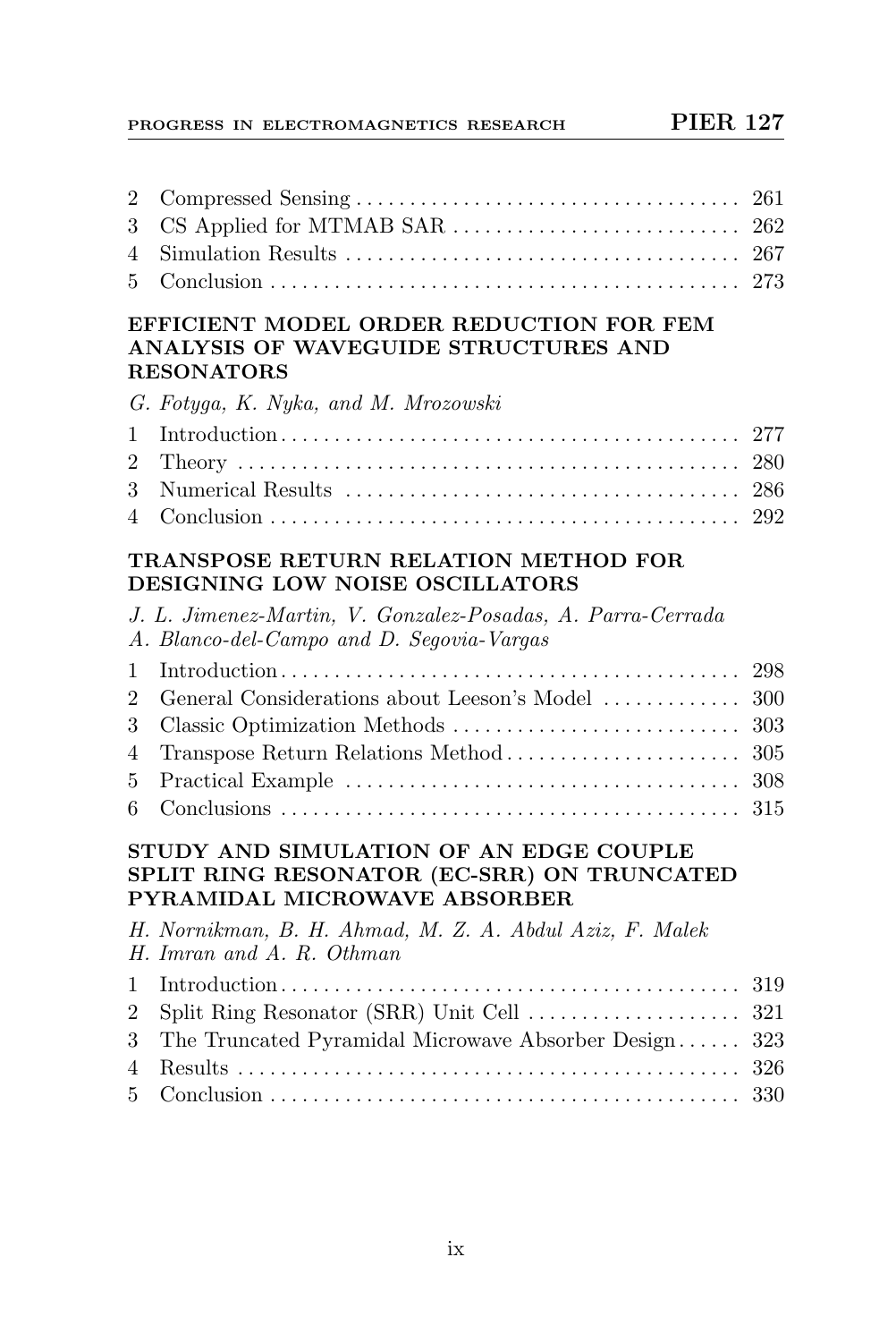#### EFFICIENT GEOSYNCHRONOUS CIRCULAR SAR RAW DATA SIMULATION OF EXTENDED 3-D SCENES

| Q. Liu, W. Hong, W.-X. Tan, and Y.-R. Wu |  |
|------------------------------------------|--|
|                                          |  |
|                                          |  |
|                                          |  |
|                                          |  |
|                                          |  |

### THE "SLOPE" EFFECT OF COHERENT TRANSPON-DER IN InSAR DEM

| $Q.-F.$ Liu, S.-Q. Xing, X.-S. Wang, J. Dong, D.-H. Dai, and Y.-Z. Li |  |
|-----------------------------------------------------------------------|--|
|                                                                       |  |
|                                                                       |  |
|                                                                       |  |
|                                                                       |  |
|                                                                       |  |

#### SYNTHESIS OF THINNED LINEAR AND PLANAR ANTENNA ARRAYS USING BINARY PSO ALGORITHM

W.-B. Wang, Q.-Y. Feng, and D. Liu

#### THE REFLECTION AND TRANSMISSION OF ELEC-TROMAGNETIC WAVES BY A UNIAXIAL CHIRAL SLAB

| $J.F.$ Dong and $J.$ Li |  |
|-------------------------|--|
|                         |  |
|                         |  |
|                         |  |
|                         |  |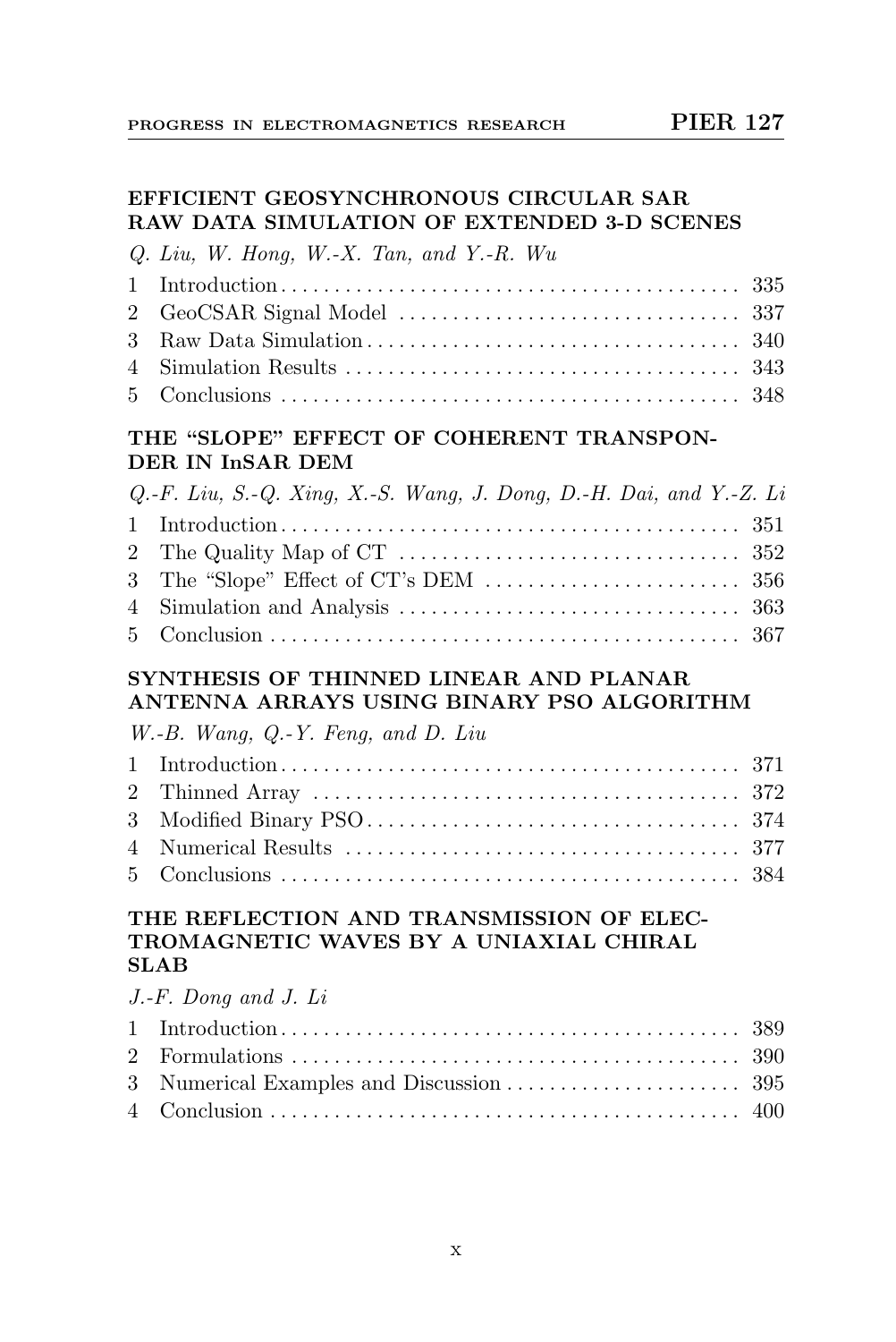#### THE REAL-VALUED TIME-DOMAIN TE-MODES IN LOSSY WAVEGUIDES

O. A. Tretyakov and M. Kaya

| 5 Energetic Characteristics of the Modal Waves  415 |  |
|-----------------------------------------------------|--|
|                                                     |  |
|                                                     |  |
|                                                     |  |
|                                                     |  |

#### UTILIZATION OF SCREEN PRINTED LOW CURING TEMPERATURE COBALT NANOPARTICLE INK FOR MINIATURIZATION OF PATCH ANTENNAS

M. Nelo, A. K. Sowpati, V. K. Palukuru, J. Juuti, and H. Jantunen

### COMPLEX POINT SOURCE FOR THE 3D LAPLACE OPERATOR

M. J. González-Morales, R. Mahillo-Isla, C. Dehesa-Martínez and E. Gago-Ribas

| 2 Complexified Green's Function for the 3D Laplace Operator |  |
|-------------------------------------------------------------|--|
|                                                             |  |
|                                                             |  |
|                                                             |  |
|                                                             |  |
|                                                             |  |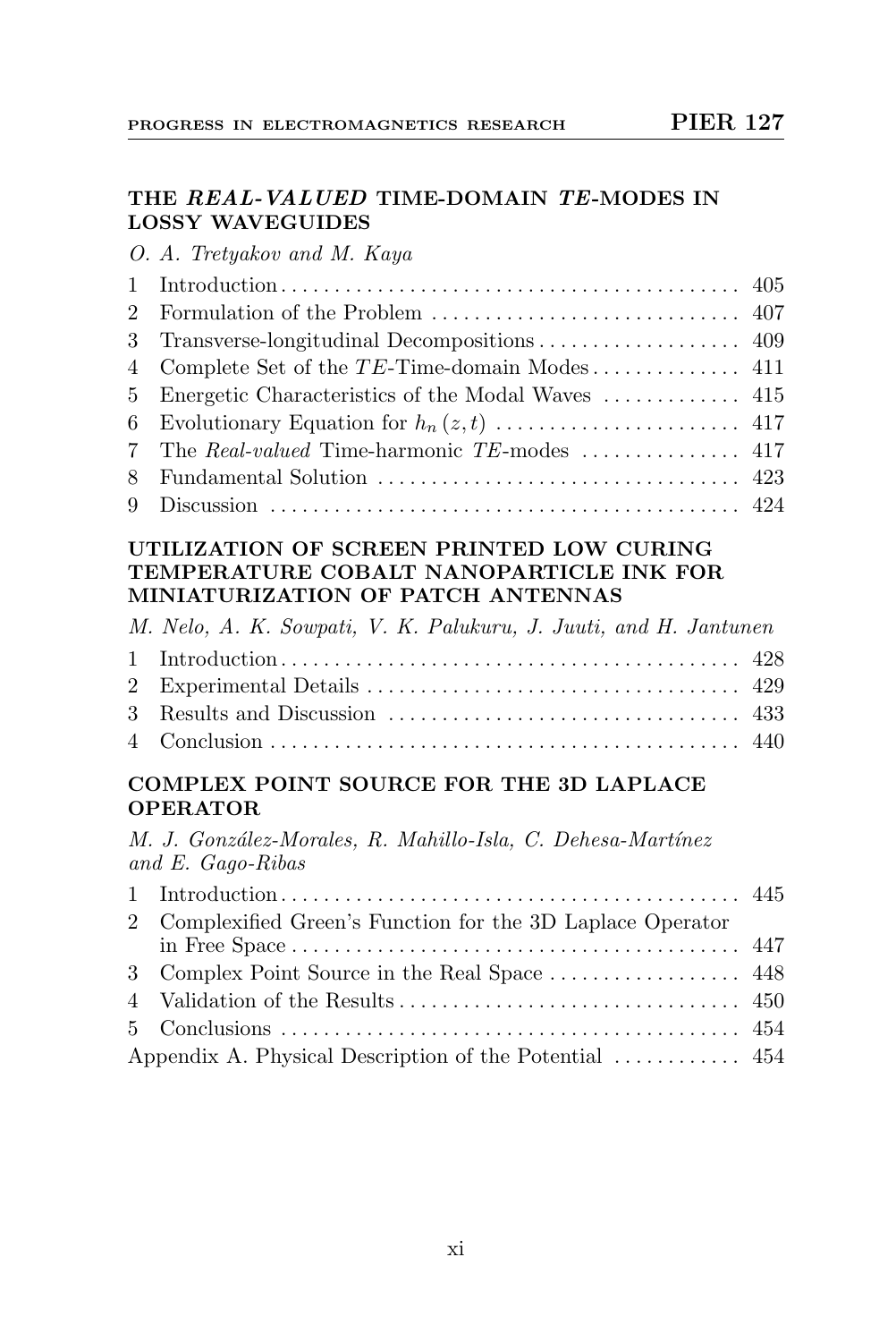#### PRINCIPLE COMPONENT ANALYSIS AND FUZZY LO-GIC BASED THROUGH WALL IMAGE ENHANCEMENT

M. M. Riaz and A. Ghafoor

#### NON LINEAR OPTIMIZATION TECHNIQUE FOR THE REDUCTION OF THE FREQUENCY SCANNING EF-FECT IN A PHASED ARRAY BASED ON BROADBAND INJECTION-LOCKED THIRD HARMONIC SELF-OSCIL-LATING MIXERS

M. Fernandez, S. Ver Hoeye, C. Vazquez, G. Hotopan, R. Camblor and F. Las Heras

| 4 Broadband Antenna Array Based on IL3HSOM 487 |  |
|------------------------------------------------|--|
|                                                |  |

#### SCATTERING OF ELECTROMAGNETIC PLANE WAVE BY A CIRCULAR DISK WITH SURFACE IMPEDANCE

|  |  |  | A. D. U. Jafri, Q. A. Naqvi, and K. Hongo |  |  |
|--|--|--|-------------------------------------------|--|--|
|  |  |  |                                           |  |  |

| 2 Statement of the Problem and Expressions for Incident Wave 502 |  |
|------------------------------------------------------------------|--|
| 3 The Expressions for the Fields Scattered by a Disk  504        |  |
|                                                                  |  |

#### DESIGN AND ANALYSIS OF PLANAR ULTRA-WIDE-BAND ANTENNA WITH DUAL BAND-NOTCHED FUNCTION

F. Zhu, S. Gao, A. T. Ho, C. H. See, R. A. Abd-Alhameed, J. Li and J. Xu

| 4 Discussion and Comparison of the Proposed Band-notched |  |
|----------------------------------------------------------|--|
| Antenna Against Recent Available Published Designs 531   |  |